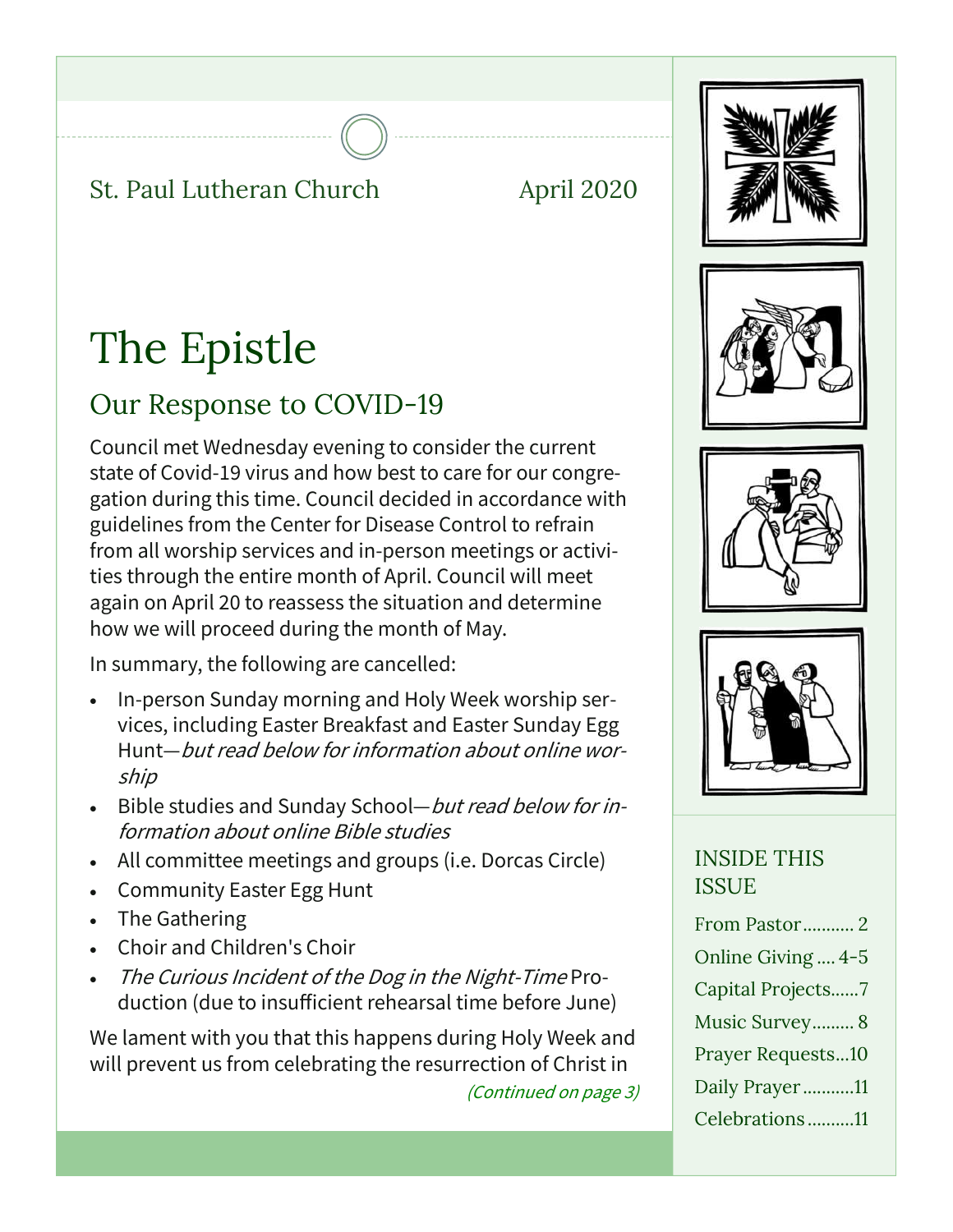### Do Not Be Afraid

These are strange times in which we live. We're sequestered in our homes and everyone else we know is, too. You are only supposed to go out to the grocery store or other absolutely essential, critical things. Driving down the street, it sometimes feels like only you and 10 other people are awake because no one is on the roads. Parking lots and stores once full of activity are now empty. We gather together for worship online instead of in our sanctuary together. We can't visit those we love and have to keep our distance from even our dearest friends and closest relatives. This is life during the coronavirus.

It is strange. It is unsettling. It is eerie. And in the middle of the night when you slow down enough to let it sink it that it might be months before you work and have an income again or months before you see your relatives, but it maybe not too long before you yourself are hospitalized and no one will be able to be with you there, it is really scary.

Although we lament that we won't be able to gather together for Holy Week or Easter this year, Easter couldn't have come at a better time. For it precisely now during this epidemic that we most need the good news of Easter. Our gospel for Easter Sunday is Matthew 28:1-10. The women who gathered at Jesus' tomb were feeling afraid, too. The world without Jesus was strange, unsettling, eerie. To their surprise, they were visited by an angel and by Jesus himself on the road and told by both of them not to be afraid.

Jesus was alive! He had overcome death! That is still true, dear ones. This virus is scary because it brings up our mortality which may often feel far away. The good news of Easter is that Jesus has already overcome death! We need this good news more than ever because now more than ever perhaps we are ready to hear it and realize the difference it makes. Precisely when we are threated by death Jesus says, "Do not be afraid! You have life in my name forever!"

We will need to adapt and find new ways to reach out to each other, new ways to love one another, new ways to be church together when the traditions of gathering together in person cannot be kept during the stay-at-home mandate. But we will figure it out together because Jesus is on the road with us, constantly speaking to our hearts, "Do not be afraid."

I am thankful to be on the road together with all of you and with our Lord. Do not be afraid, beloved.

> In Christ, Pastor Emily

#### BABY SHOWER POSTPONED

Due to the COVID-19 epidemic, the shower for Pastor Emily and baby Beckering will have to be a meet and greet after the arrival. If you would like to send a gift before baby arrives, you can check the registry at **babylist.com/baby-emily**beckering. In case you hadn't heard, It's A Girl! (The registry is only in case you find it helpful—Pastor & family are grateful for any gifts you choose!)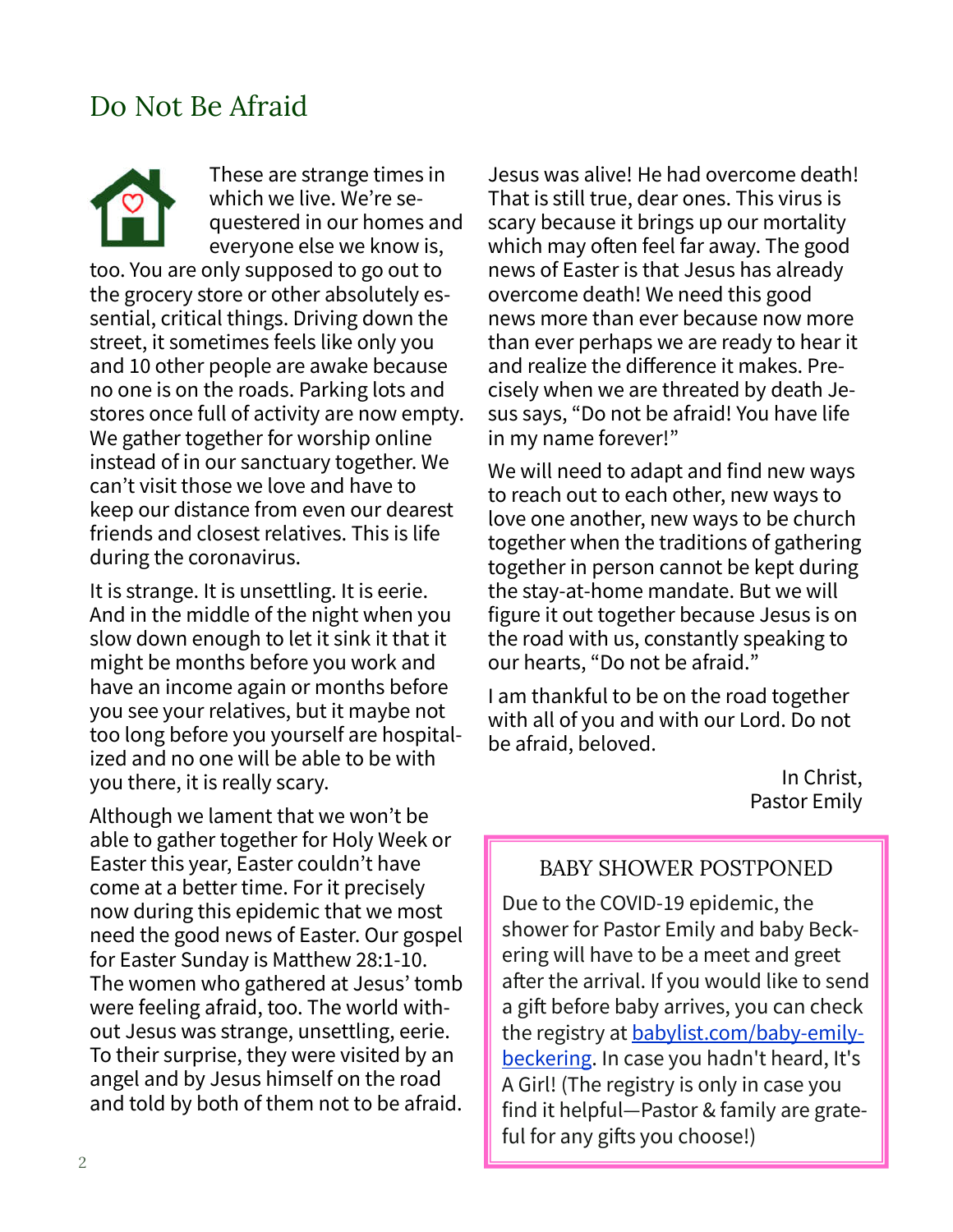## Our Response to COVID-19

### (Continued from page 1)

person on April 12. Holy Week, however, honestly couldn't come at a better time, for it is precisely when we feel the most isolated and hopeless and trapped that we need the good news of Jesus' resurrection and his visit to us in our homes- which he will do!

Though we are not meeting in person, we are not stopping our work as the Church. Read through this newsletter, and you will discover all the work that is still being done and ways you can engage to still be the Church together. We are still worshipping, praying, and studying the Bible together online. We are making progress on our Capital Campaign projects. We are moving forward in our Music Director Search. When we do get to worship together once again, it will be in a lovely sanctuary with new flooring, and it will truly be a joyous celebration!

Here are ways that you can further the mission of our congregation this month:

- Watch and invite someone else to watch our online worship services which can be found at our website, stpaulreading.org, or on YouTube and Facebook. Maundy Thursday evening, Good Friday Noon 7 Last Words, Good Friday Evening Tenebrae, The Great Vigil Saturday Evening, Easter Sunday, and all Sundays in April
- Watch and post a response to our weekly Bible Study Sessions and invite a friend or family member to do the

same! Bible studies can be found on our website at stpaulreading.org, or on YouTube and Facebook

- Stop what you're doing at Noon everyday to pray together--the topic for the day is posted on Facebook, and in this newsletter on page 11
- Call one another to check on each other—if this is of particular interest to you, then please let Pastor Emily know and she will include you in our new phone call ministry
- Take time to complete the survey on p. 8 of this newsletter about the Music Director to help our Search Committee listen for the Holy Spirit in our congregation and the future of our Worship and Music programming. If you are a choir member, please also complete the choir-specific survey on p. 9. Mail in your survey via US mail, or complete the electronic version which will be emailed to you
- Mail in your offering to church (mailbox checked daily and deposited weekly) or try mobile or online giving to continue to support our ministries. Look for "how-to" instructions on p. 4-5 of this newsletter and an instructional video created by Carroll Mayhugh on our website/YouTube

We are the Church and during this difficult time, we are the Church together. God is with you and so are we, albeit in new ways.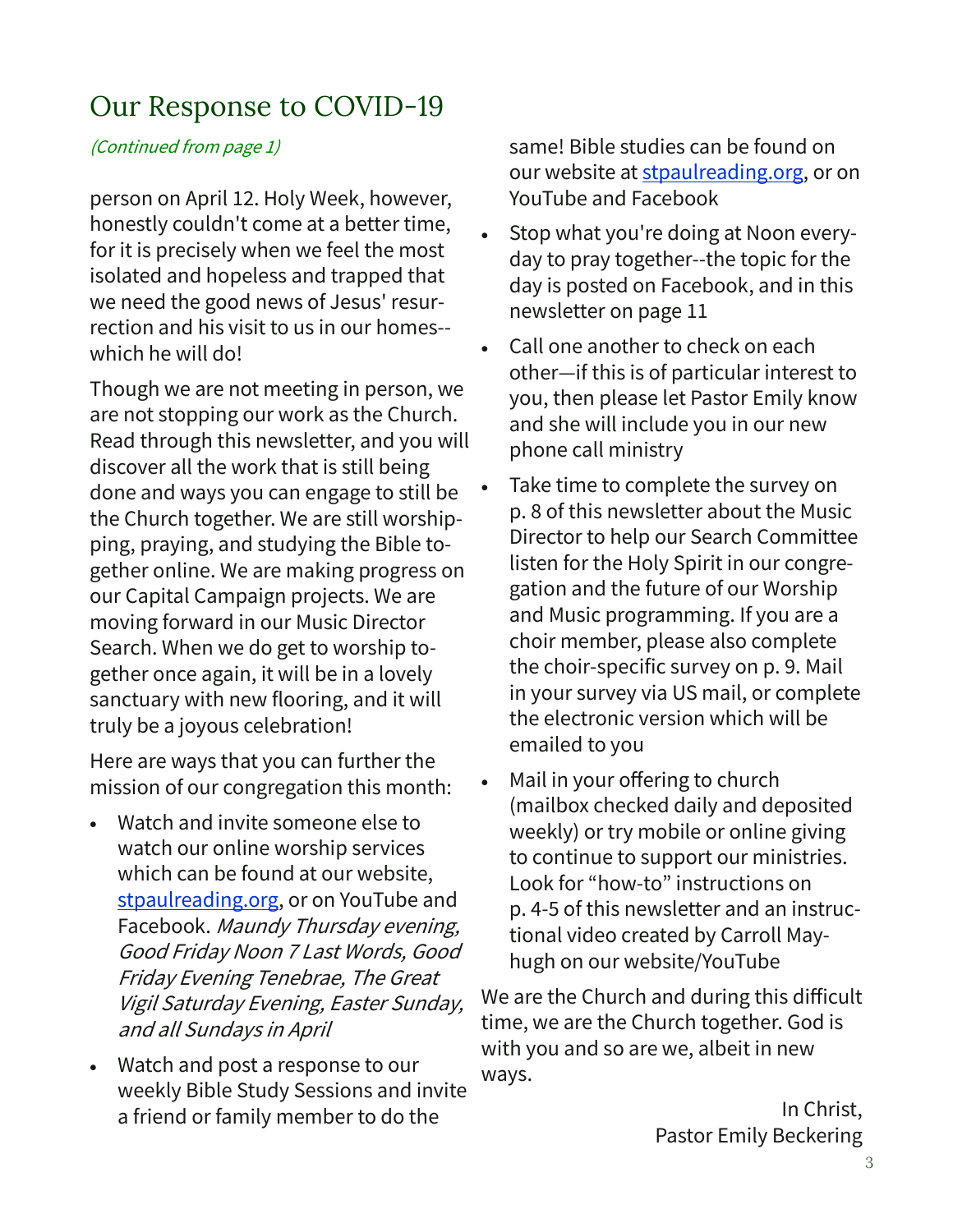# GivePlus How-To: On Our Website

During this time when we cannot gather together in person on Sunday, it may be an especially helpful time to check out our mobile and online giving options. Please visit stpaulreading.org/online-giving/ to try it! Look for the instructional video by Carroll Mayhugh on the giving page. Or, to download the mobile app, visit the Apple App Store or Google Play Store and search for "GivePlus Church".

Thank you to all who are also mailing in their offering. Your funding of the mission of St. Paul's is greatly appreciated. We know that these extreme circumstances have brought changes in income for some—please do not put yourself or your family in financial hardship by giving your offering; God will provide. For those whose incomes have not been impacted and who are able to continue giving during this time, thank you for sharing your blessing and for being the agents through whom God provides.

#### 1. Select fund(s) and amount

Donors select a fund, enter the amount and choose a frequency if they have created an Give+ account.

Note: All donors can give to multiple funds in one transaction. Account holders can choose start dates for gifts and payments.

| Select Fund."      | <b>STATISTICS</b><br>Fund<br>$\mathcal{P}$ :       | Amount                  |
|--------------------|----------------------------------------------------|-------------------------|
| Select Frequency * | <b>Linified Budget</b><br>$\sim$<br>From 0600/2017 | \$25.00<br>Ĥ<br>Monthly |
| Sterts On          | ۰<br><b>Health Fund</b>                            | \$50.00<br>會            |
| Ends On            | ▩                                                  | One Time                |
| \$ Amount          |                                                    |                         |
| Add Danadon        |                                                    |                         |
|                    |                                                    | Total: \$75.00          |
|                    |                                                    |                         |

### **3. Complete donation**

Donors review their summary and then select Donate Now to complete their donation(s).



#### 2. Enter payment method

Donors enter their debit/credit card information or choose to pay with their checking or savings account.

Note: Give+ account holders can store this information for future use.

| <b>RECONSTRUCT</b>              |            | 自 | .                |          |       |
|---------------------------------|------------|---|------------------|----------|-------|
| 图 Diffing Address "             |            |   | 图: Card Number 1 |          | E CW* |
| $\bullet$ : cap +               |            |   | m store."        | - 图 War* | ÷     |
| # STATE*                        | $E_0$ Cobe |   |                  |          | Next  |
|                                 |            |   |                  |          |       |
| Pay by Checking/Savings Account |            |   |                  |          |       |

### 4. Give+ account features

When logged into their Give+ account, donors can review giving history, manage recurring donations or edit stored payment methods.

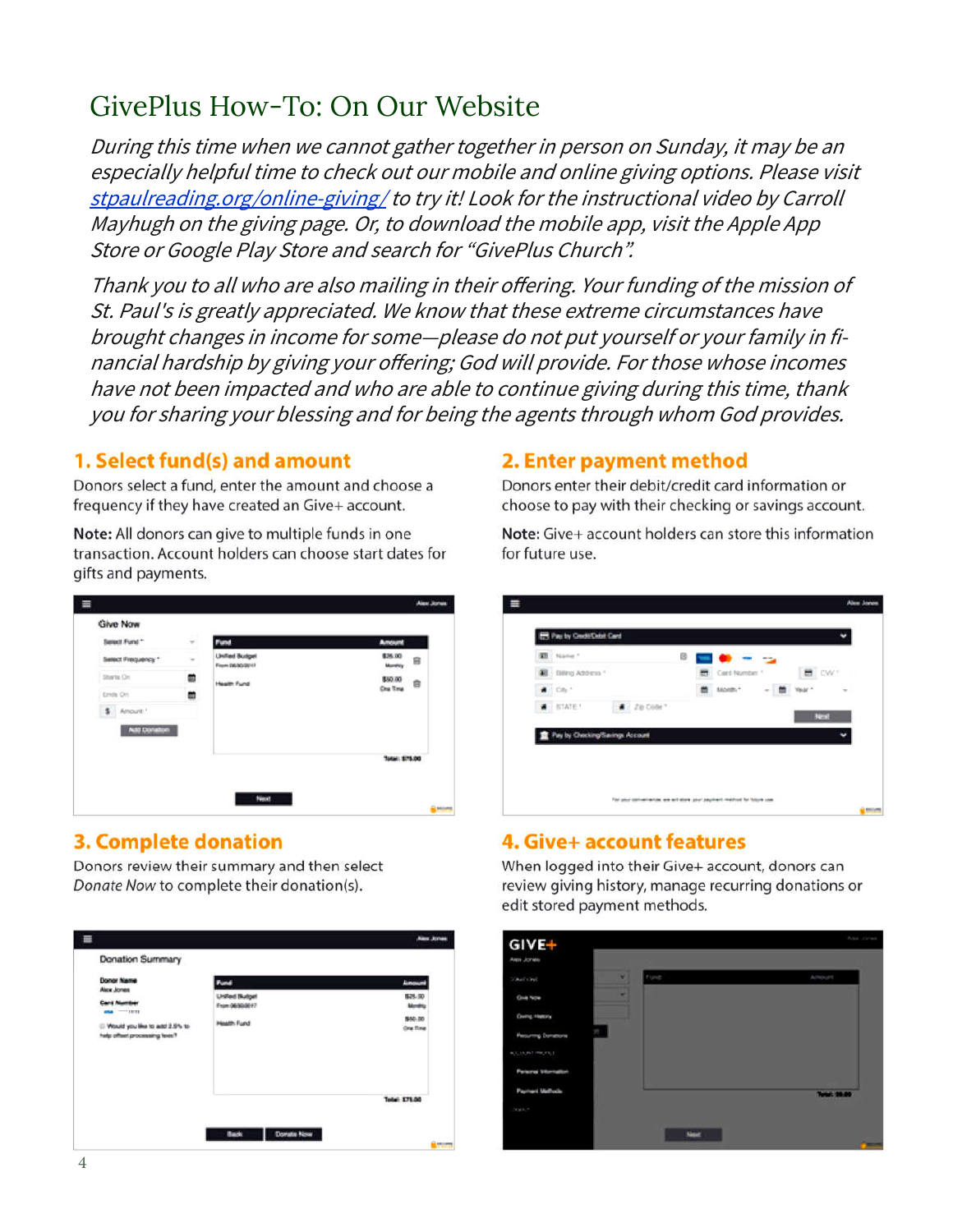# GivePlus How-To: In the Mobile App

### 1) Search

| <b>Find Church</b>              |
|---------------------------------|
| GIVEPLUST                       |
| Find your church to get started |
| Church Name or Zip Code         |
| Search                          |
| <b>▼ Find Churches Near Me</b>  |
|                                 |
|                                 |

2) Select

|                      | <b>Fund Details</b> |  |
|----------------------|---------------------|--|
| Fund                 |                     |  |
| General Fund         |                     |  |
| Frequency            |                     |  |
| One Time             | $\sim$              |  |
|                      |                     |  |
| <b>Select Amount</b> |                     |  |
| \$25                 | \$50<br>\$100       |  |
|                      |                     |  |
| \$ Other Amount      |                     |  |
|                      |                     |  |
|                      |                     |  |
|                      |                     |  |
|                      |                     |  |
|                      |                     |  |
|                      |                     |  |
|                      |                     |  |
|                      | Add                 |  |
|                      |                     |  |
|                      | GIVEPLUST           |  |
|                      |                     |  |

- Choose a fund and a preset amount or enter another amount
- Select Add to add another fund or move forward to the payment information
- · Scan or enter your card or bank account information

### 3) Submit



• Review your donation summary then select Complete Donation

- Enter church name or tap Find Churches Near Me to start your search
- · Select your church
- Your selected church will be displayed as your default church
- Tap Give Now

### Create

| $\overline{a}$<br><b>Create Account</b> |   |
|-----------------------------------------|---|
| First Name                              |   |
| 2 Last Name                             |   |
| E-Mail                                  |   |
| Ov New Password                         | ω |
| Ov Confirm Password                     | Θ |
| Submit                                  |   |
|                                         |   |
|                                         |   |
|                                         |   |
|                                         |   |
|                                         |   |
|                                         |   |
| GIVEPLUST                               |   |

- It only takes a few minutes to create an account with an email address and password
- You'll have the option to log in using the Touch ID/Fingerprint feature or a PIN

### **Manage**

GIVEPLUST

Guest

DONATIONS

**CD** Give Now

**C** Giving History

C Recurring Donat

**CCOUNT PROFILE** 

**e** Personal Information

Ov Change Password

**111** Payment Methods

Change Church @ Help  $\Box$  Logout

 $\rightleftharpoons$  Not Alex?

• Tap the menu icon to manage

personal information, change

password, review donations or

update/add payment methods

OTHER

### **Schedule**



• Next time you donate, tap Select Frequency to create a recurring weekly, bi-weekly, monthly or annual donation to the fund of your choice

Note: Your church determines frequency options

### **Review**



- From the menu, go to Recurring Donations to view or delete any scheduled donation made through the GivePlus app
- Or, select Giving History to review your past GivePlus donations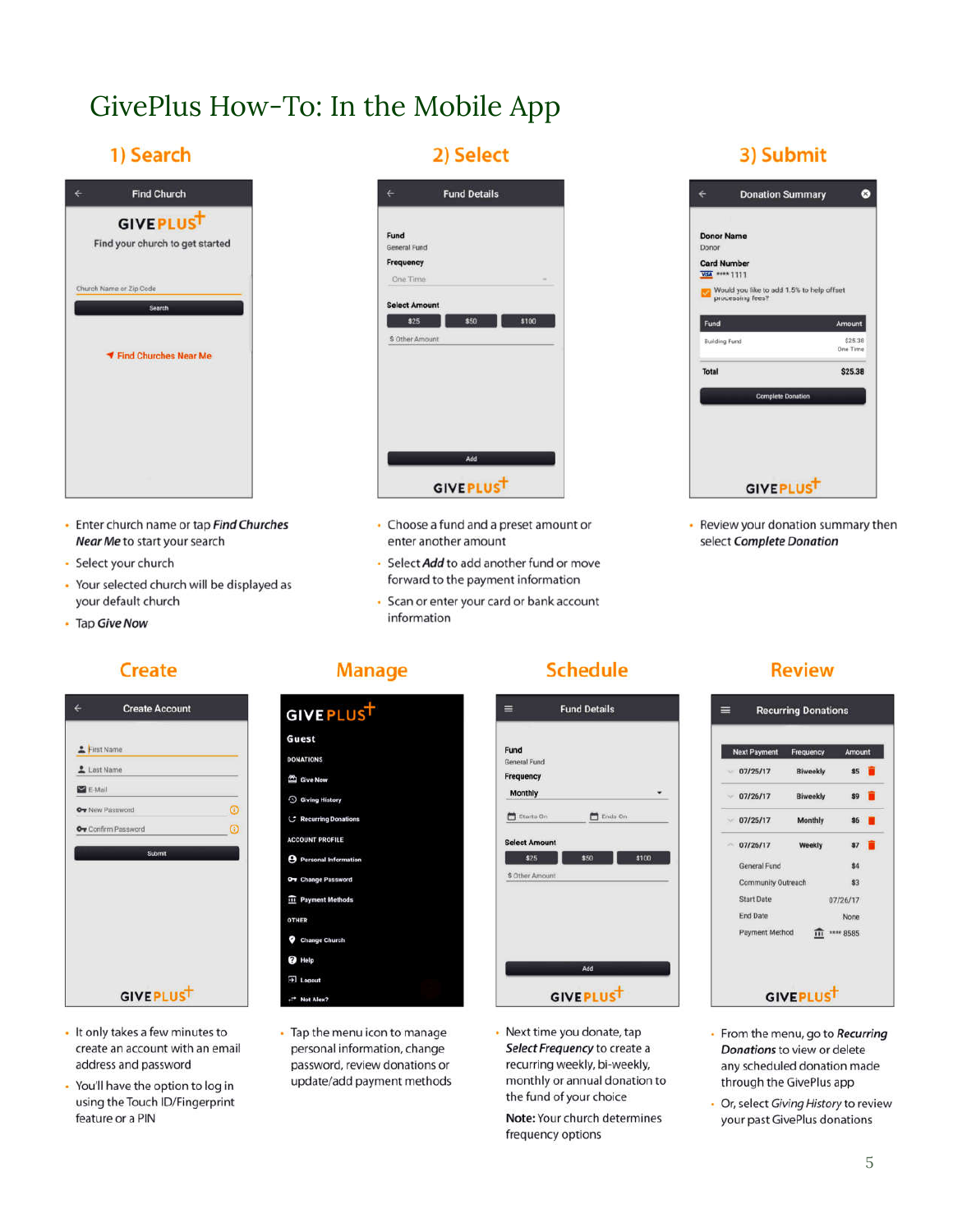# From the Presiding Bishop: A Message to the Church



This is a transcript of Presiding Bishop Elizabeth Eaton's most recent video message to the church, dated March

### 28. The video is available at https://youtu.be/XzrxzAPeu2g.

Hello, dear church. For many of us we've just finished our first week of sheltering in place, though many of you have spent two or even three weeks with physical distancing. Let's admit: it's been a huge change, a disruption and it's hard. But it also has given us some time, perhaps, to observe things and notice things we never and also our elderly. had before.

In this time, I want us to pay attention to the two readings that are coming up this Sunday, the fifth Sunday in Lent. One is from Ezekiel, and it's the story of the dry bones. In the story, the prophet stands before this desolate place of dust and dryness and death and sees no possibility for life. And then the Lord tells him to prophesy, and sure enough sinews and flesh come upon the bones, breath comes into them, "and they stood on their feet and lived." So will we.

In the Gospel according to John, we have the story of Lazarus, who has died. And Jesus comes four days later when any hope of resuscitation is impossible. But nevertheless Jesus speaks to Lazarus, calls him out of the tomb, and then he says something very interesting. He says to the people, "Unbind him and let him

go." Jesus will call us out, has called us out, of the tomb and he speaks to us, saying to us, "Unbind the vast resources of our people and of the church, in compassion and justice and in generosity." That is the work we will do.

We need now to plan for the future, even as we live in these days. I want us to remember several things—three are very practical. The first is, this disease is not a Chinese virus, nor is it the fault of the elderly. They are not the cause of this disease; they are casualties. We need to be very careful to guard the dignity and the safety of those of the Asian community

The second thing is, we really need to give thanks and pray for the health and safety of our healthcare workers, who are literally on the front lines. They're afraid they'll catch the disease and be separated from their families, that's true. Nevertheless they show up, day after day. And we should remember those other people who are considered essential resources: people who may be overlooked in our daily lives. People who do deliveries, who work in the sanitation department, even folks who are bagging our groceries at the grocery store. They're fulfilling their vocation.

And thirdly, we have to pay attention to the warnings and also the advice of medical professionals, scientists, and our local

(Continued on page 7)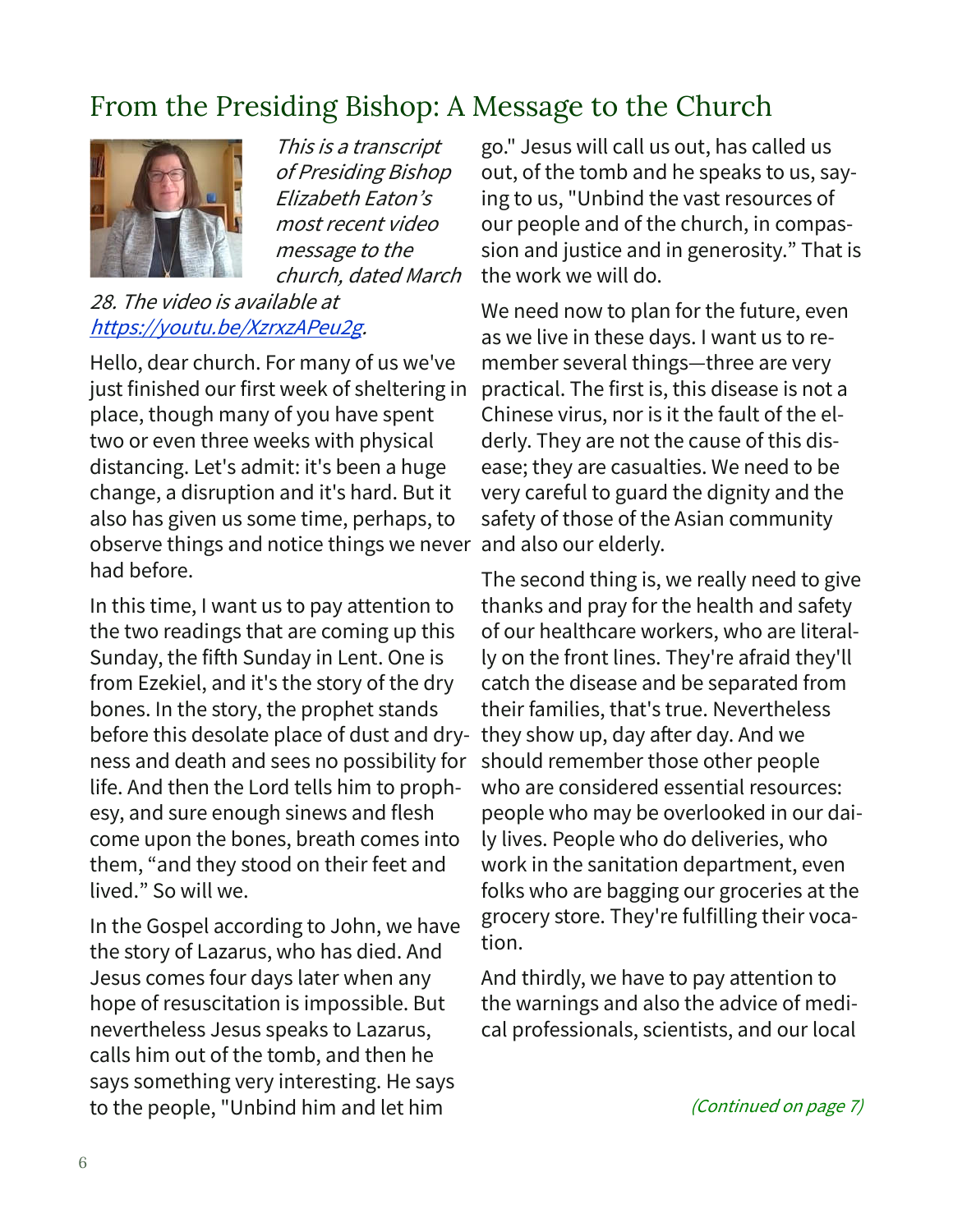# From the Presiding Bishop: A Message to the Church

(Continued from page 6)

public officials. Sheltering in place seems the only way we have right now to slow this disease. Pay attention to them.

But more important than anything is that we have a God who is faithful and through the death and resurrection of Jesus Christ has promised and has given us new life. Cling to that. Celebrate that. Peace, be well.

# Capital Campaign Committee Report

### *Organ Project*

As we all deal with the Covid-19 situation on a personal & public level, it has interfered with the completion of the organ project. Unfortunately organ repairs are not on the essential businesses allowed to work, so we are on hold for now.

We are very close to finalizing all work on the organ, after working through some differences in the original agreement which saved the church several thousand dollars. The vendor notified us that he has completed the revised scope of work. We have communicated several issues/ concerns to the company and they have agreed to come back out and investigate our concerns as soon as he is allowed.

In the end we will have an upgraded organ that we will enjoy for years to come.

### *Sanctuary Flooring*

The committee has been working behind the scenes for some time to research a qualified vendor and deciding on what work and areas to address. The committee recommended to Council: the vendor, type of flooring & carpet along with the removal of the east side choir loft to allow more main level floor area for special events. Council approved all of the committee recommendations. Fortunately this pandemic will allow us to move forward with the flooring with little interruption to weekly services.

During the work to remove the choir loft, we ran into some minor issues of electrical and sound system wiring that had to be relocated. Not to worry, we were able to do this with little cost and member labor. There will be some minor noticeable differences in the appearance of the sanctuary when we return to church. We are moving forward with this project. Yes, hopefully the flooring project will be complete by the time we are allowed to gather again.

Doug Lohmeier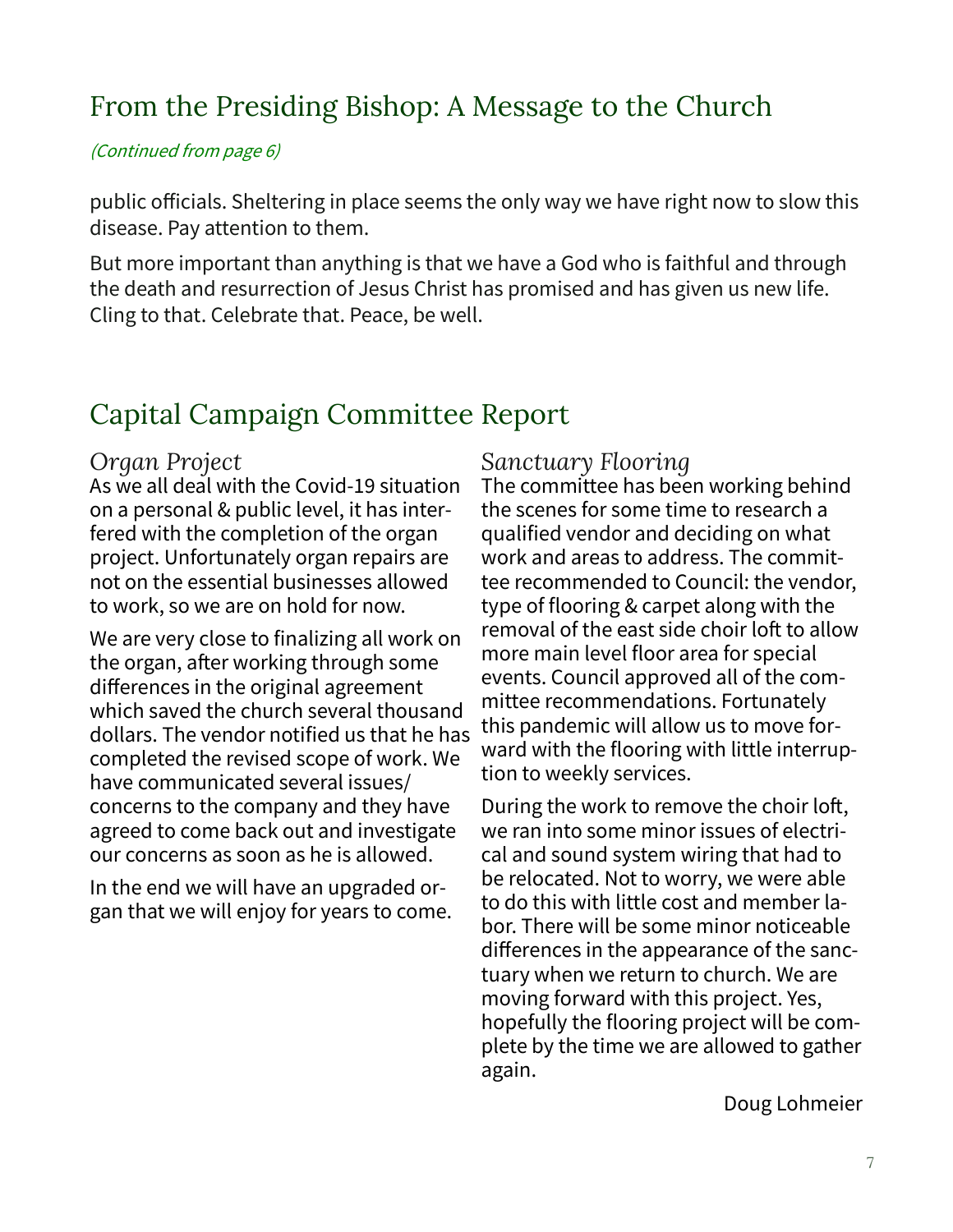# Music Director Search: Congregational Survey

As we search for a new Music Director, the Search Committee desires your input. Please realize that we are listening for the Holy Spirit through general consensus in this survey and will not be able to honor all individual preferences. Thank you! If you'd prefer, you may fill this out electronically via the online form which will be emailed to you.

#### What do you envision and hope for our Worship and Music program at St. Paul's?

What skills and qualities are most needed in a Worship and Music Director?

What do you think is most needed in our Worship and Music program to make worship engaging and uplifting?

### Order these components of worship according

to your priorities [write numbers 1 through 8, with #1 as most important/top priority]:

- Blessing and Utilizing members' spiritual gifts
- Special music from the choir or instrumentalists
- \_\_ Including children in worship
- \_\_ Hearing the Word of God applied to our lives
- Making worship accessible/understandable for  $\Diamond$ visitors
- \_\_ Singing hymns together
- \_\_ A talented, musically accomplished Worship Director
- \_\_ A Worship and Music Director committed to nurturing and seeking out the musical talents of the congregation

### For each pair below, circle/check your preference:

Chanting the Psalm OR Speaking the Psalm

Familiarity OR Novelty

Making Visitors Comfortable OR Making Members Comfortable

Honoring Tradition OR Adapting to Current Needs

#### How do you feel about special groups leading worship on Christmas, Easter, and Reformation? (circle or check one)

I look forward to their leadership every year!

Indifferent/no preference

I wish we would discontinue this tradition.

#### What is your perspective on hiring outside musicians to lead worship? (circle or check one)

It is worth paying outside musicians to secure talent that enhances worship.

Indifferent/no preference

I wish we would discontinue this practice and only use members of the congregation.

#### Which type of music do you prefer in worship [check all that apply]?

- Traditional music from the LBW (green hymnal)
- $\lozenge$  Transitional music from the WOV (blue hymnal)
- $\lozenge$  Spirituals from the TFF (maroon hymnal)
- Contemporary Praise Songs (songs from Christian radio)
- Music from the 10th, 12th, or 13th centuries
- $\lozenge$  Organ and piano
- $\Diamond$  Violin, flute, bassoon, brass, clarinet, saxophone
- Electric guitar and drum set
- $\lozenge$  Acoustic guitar and occasional percussion instruments (bongos or djembe drums)

#### What musical talents do you possess that you'd be willing to share?

What else would you like the Music Director Search Committee to know?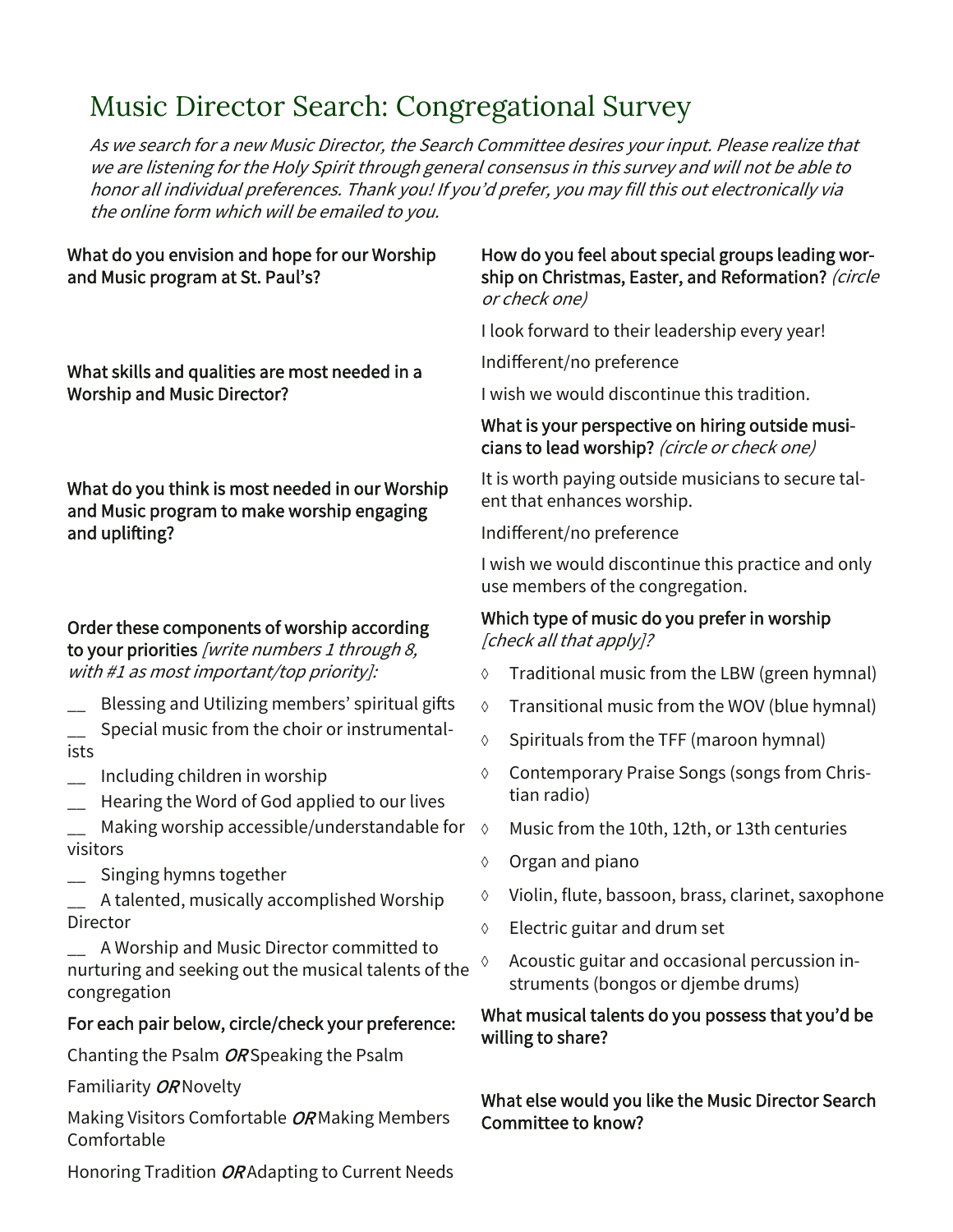## Music Director Search: Choir Member Survey

The choir has an essential role in our worship life since you function to support and enhance worship. As we search for a new Music Director, the Search Committee desires your input. Please realize that we are listening for the Holy Spirit through general consensus in this survey and will not be able to honor all individual preferences. Thank you! If you'd prefer, you may fill this out electronically via the online form which will be emailed to you.

#### What skills and qualities are most needed in a Music Director?

What makes you feel discouraged as a musician?

#### How do you learn best? What is your learning style? [check all that apply]

- $\Diamond$  Listening to a recording prior to rehearsal
- $\lozenge$  Sight-reading
- $\Diamond$  Rehearsing my part with my voice section
- $\Diamond$  Having an accompanist play my part
- $\Diamond$  Other

What have been some of your favorite pieces you have sung here at St. Paul's recently? [check all that apply]

- "Come Down, Lord"
- "Did you think to Pray?" By William O. Perkins
- "Kyrie" By Sonja Poorman
- $\lozenge$  Other

What type of music do you wish you sang more of as a choir (give examples)?

What type of music do you wish you sang less of as a choir (give examples)?

What makes you feel energized and encouraged to participate in choir?

 Would you be interested in learning how/more about how to read music?

Would you like to continue wearing vestments at every service? [circle one]

Yes No Only at holiday services

What else would you like the Search Committee to know?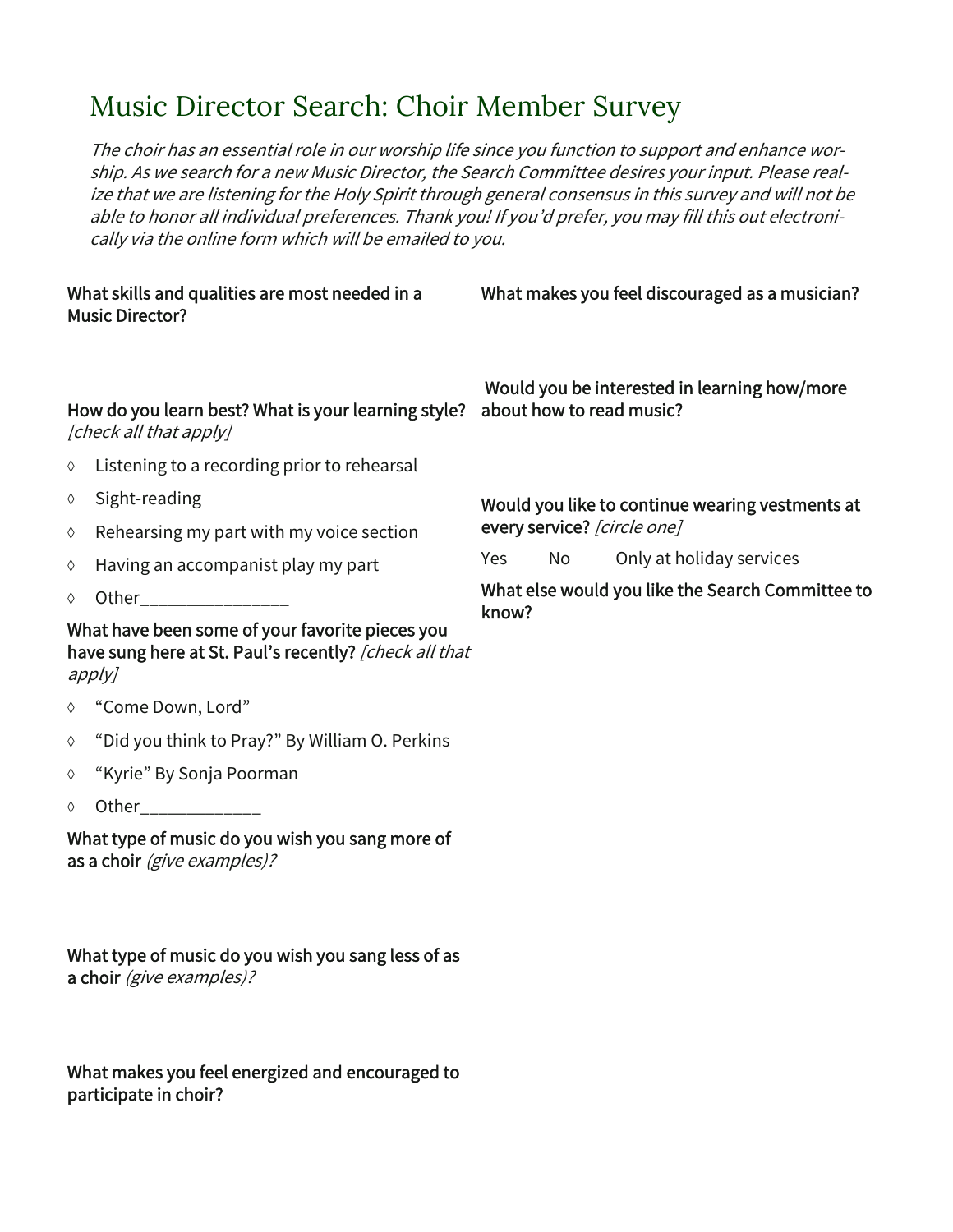# Our Life Together

For emergency pastoral care, please call Pastor Emily Beckering, 513-760-5884.

If you have requests for the Prayer Chain, call Penny Huber, 513-931-6420. To remove people from the list, contact the office.

We pray for **Annabelle** (daughter of friends of Katie Schieman); Mary and her granddaughter Kyra (friend of Paul Pieper); Berkeley (Carol Curless's great-grandson); Pr. Lisa Bernheisel; Louise Barry; Teresa Bell (former member); Stephen Black (Kim Coulehan's nephew); Bobby (Christian Lohmeier's friend); Brent and Katie (friends of Elinor Schieman's granddaughter); Brett (Kings' step-nephew); Jodie Calhoun; Christian; Kathy Curless; George Demetriades (Portmanns' friend); Katie Demopoulos (Diana Hawkins's niece); Dick (Linda Miller's brother); Jeremy Doan (Jean Winkle's grandson); Jerry Doan (Jean Winkle's son-inlaw); Norb Eble (Portmanns' friend); Eckerle and Wuestefeld families; Tom Eckerle (Les Eckerle's cousin); Lee Erbeck; Larry Faulkner (Freda's son); Justin Feldman (Bess Sturgill's father); Ben Ferguson (Les Eckerle's cousin); Micki Ford (Fords' niece); Jeanne Fuller; Jason Garcia (Mayhughs' nephew); Clara Garcia (Cindy Mayhugh's sister); Nathaniel Gibson (Les Eckerle's step-nephew); Hannah; Matthew Harrison (Seals' neighbor); Elain Heskamp; Richard Hoffman (Cindy Mayhugh's brother); Andrew Horton; Ellen Hunter (Jeni Cathcart's grandmother); Jo and her daughter (Jeanne Fuller's friends); Joan (Penny Huber's friend); Kate (granddaughter of Dennis King's friend); Dennis King; Jay King (son of Jamie King); Loretta Kombrink (Marilyn Portmann's aunt); Lewis Laine (Chet Laine's brother); Richard Lane (Elinor Schieman's nephew); Regina Laursen (Portmanns' friend); Nick Mayer (Elinor Schieman's grandson-in-law); Carroll Mayhugh Sr. (Carroll Mayhugh's father); Samantha Mersch (Mayhughs' daughter, Sarah Papin's sister); Jessica Mink (Donald Harris's cousin); Doris Minton; Barbara and Jack Moorhouse; Jean Nolte; Ervin Oerther (Portmanns' brother-in-law); Ann Ohr (Barbara Moor-

house's cousin); Richard Osborn (Betty Pack's brother); Rosie Osborn (Betty Pack's sister); Eric Papin; Don Pflieger (Kings' brother-inlaw); Linda Perin (Moorhouses' cousin); Paul Pieper; Faith Pirrmann; Pat Popplewell (Dennis King's friend); James Savoy (Jean Winkle's great-grandson); Shawn Schnetzer (Sturgills' cousin); Sheila Schultz (Betty Pack's friend); Brenda Schumacher (Marilyn Portmann's friend); Shannon and Dane (friends of Riddle family); Keith Shupe (father of Kelly Shupe); Jason Simpson (Freda Faulkner's grand-nephew); Elizabeth Smith (Elain Heskamp's sister); Scott Songer; Judy Songer (friends of Jean Winkle); Crosley Spelman (Spelmans' grandson); Jack Spelman; Betsy Stone (Portmanns' granddaughter); Susan (Elinor Schieman's niece); Britney Jean Teems (Jean Winkle's granddaughter); Teresa (friend of Marty Lohmeier); Randy Thaman (friend of Marie Calhoun); Treasure (Les Eckerle's cousin); Ralph Turner (friend of Dennis King); Jack Wagner; Daryl Wesselman (Betty Pack's granddaughter); Jean Winkle; Susan Winkle (Jean Winkle's daughter-in-law).

At the death of: Carol Leonard.

We pray for those with ongoing health concerns who are unable to come to church every week: Louise Barry, Jack and Barbara Moorhouse, Jean Nolte, Heather Segar.

We pray for our armed forces members: Graham Barton (Fords' neighbor); Paul Cordes (Elinor Schieman's grandson); Jared Forst (Jim and Loretta's grandson); **Beau Glenn** (Karen Koehl's son-in-law); Kylie Hahn (Gretta Hahn's granddaughter); Donald Hosea (Karen Koehl's son); Samuel McLoughlin (friend of Cindy Sieckman); Scott Minton (Doris Minton's son); Jobeth Ramirez (friend of Karen Koehl); Joshua Rodriguez (friend of Karen Koehl); Trent Schwegman (cousin to the Erbecks and Fords); Dustin Silvey; Mack Thompson (Freda Faulkner's grandson); Alex Wisecup (son of Nadine and Barry Wisecup).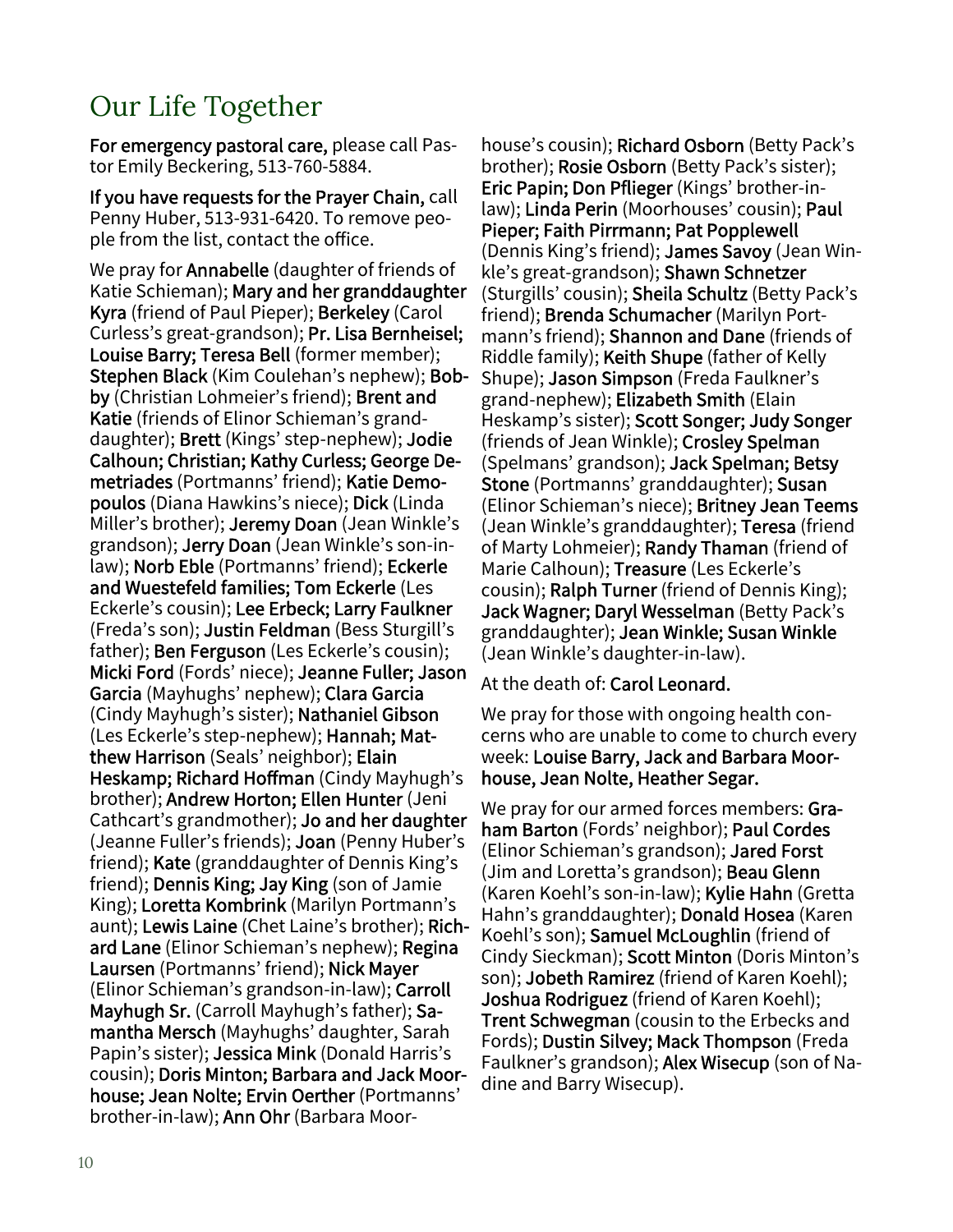# Praying Together at Noon Each Day

Terri DeAngelis and Leslie Willet had a creative idea for how we can be the church together during this time: by praying together every day at noon, wherever we are. Here is a schedule for the daily topic or group of people for whom to pray, but feel free to pray for whomever the Holy Spirit brings to mind. Know that when you pause and carry your loved ones and the world before God, your sisters and brothers in Christ are joining with you, too.

Monday - For those who are lonely or isolated during sequestering, that they may experience Jesus' presence with them. For guidance and inspiration about how we can be the presence of Jesus for one another.

Tuesday–Our city, state, and federal leaders and all political leaders and elected officials around the world, that they may make decisions that protect those under their care with wisdom and justice for all.

Wednesday-Healthcare workers, first responders, police officers, members of the armed services, all public servants, and "essential workers" who must continue to be exposed to risk, and their families.

Thursday-Those who are furloughed, unemployed, or without an income during this crisis, that God may provide for all of their needs.

**Friday**—The victims of the Covid 19 virus and their family, friends, and loved ones; and those most vulnerable around the world with no access to life-saving healthcare.

Saturday—Members of St. Paul Lutheran Church, past present and future, that God would guard and protect us all from harm and connect us in new ways to strengthen the bonds of love.

Sunday—Religious leaders of all faiths and denominations around the world, and our Synod leaders: Bishop Suzanne Dillahunt and Assistants Pastors Bob Abrams and Katie Kerrigan, that God may sustain them and guide them to equip the Church for such a time as this.

### Celebrations in April



- 3 Betty Kline, Adam Pirrmann
- 9 Spencer Lohmeier

### 16 Janet & Dennis King

- 20 Joey Bronner, Teagan Cathcart
- 21 Carroll Mayhugh
- 23 Nancy Erbeck, Logan Pirrmann
- 27 Bridget Cathcart, Connie Lohmeier
- 29 Lee & Jane Erbeck
- 29 Jim & Linda Miller
- 30 Nick Pirrmann